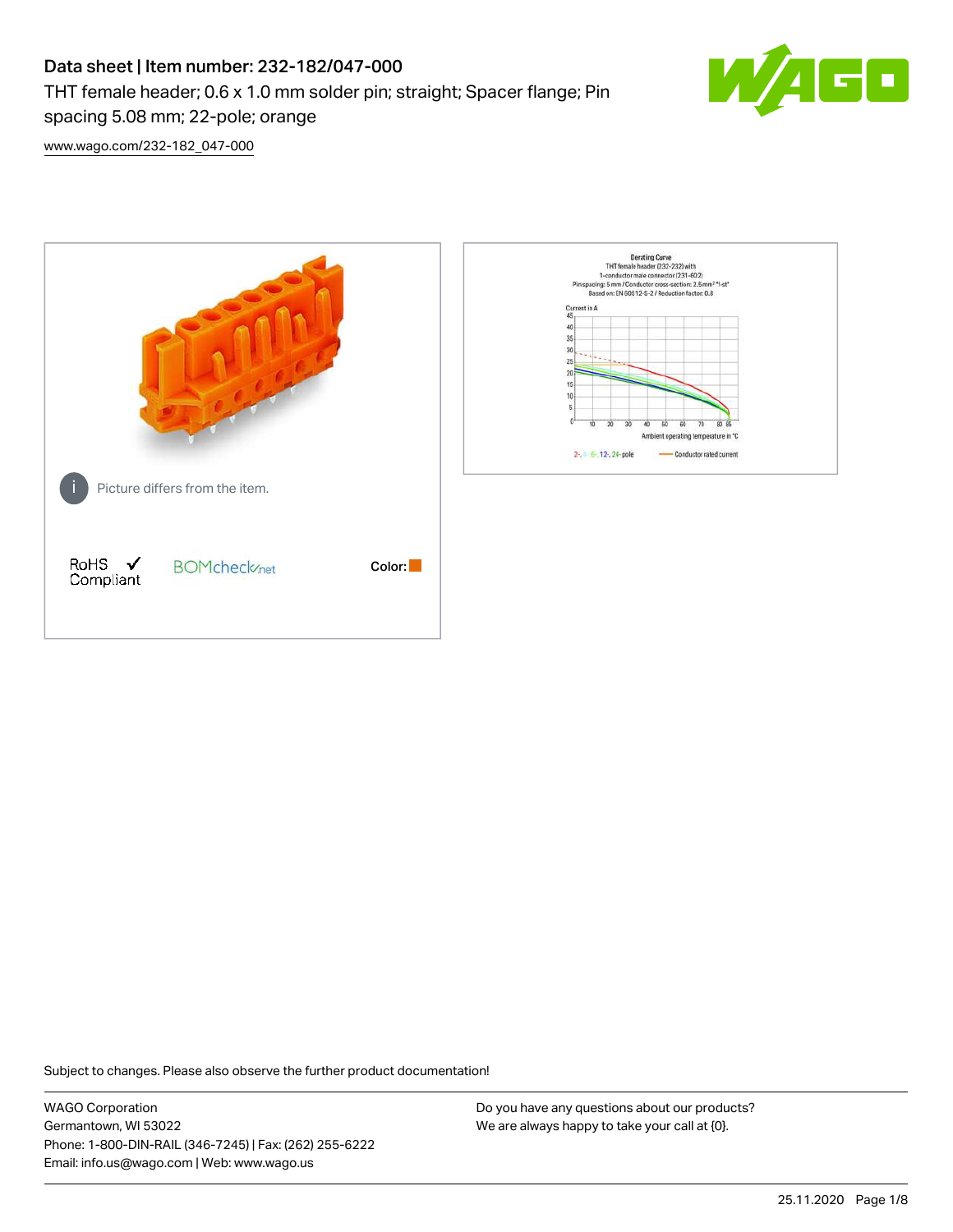



#### Item description

- $\blacksquare$ Horizontal or vertical PCB mounting via straight or angled solder pins
- П For board-to-board and board-to-wire connections
- $\blacksquare$ Touch-proof PCB outputs
- $\blacksquare$ Easy-to-identify PCB inputs and outputs
- $\blacksquare$ With coding fingers

#### Safety information 1:

The MCS - MULTI CONNECTION SYSTEM includes connectors without breaking capacity in accordance with DIN EN 61984. When used as intended, these connectors must not be connected/disconnected when live or under load. The circuit design should ensure header pins, which can be touched, are not live when unmated.

## Data Electrical data

Subject to changes. Please also observe the further product documentation!

WAGO Corporation Germantown, WI 53022 Phone: 1-800-DIN-RAIL (346-7245) | Fax: (262) 255-6222 Email: info.us@wago.com | Web: www.wago.us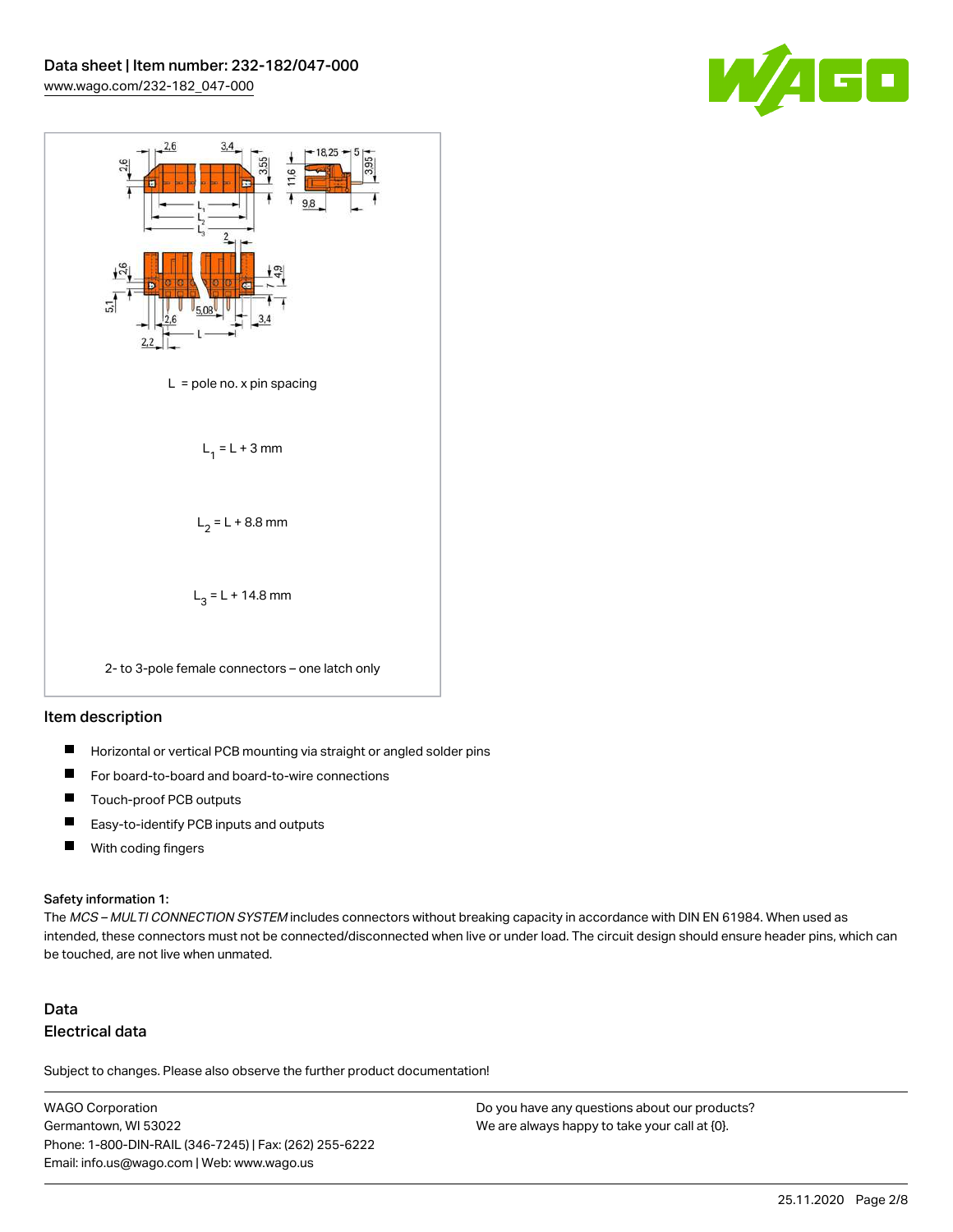

#### Ratings per IEC/EN 60664-1

| Ratings per                 | IEC/EN 60664-1                                                        |
|-----------------------------|-----------------------------------------------------------------------|
| Rated voltage (III / 3)     | 320 V                                                                 |
| Rated surge voltage (III/3) | 4 <sub>k</sub> V                                                      |
| Rated voltage (III/2)       | 320 V                                                                 |
| Rated surge voltage (III/2) | 4 <sub>k</sub> V                                                      |
| Nominal voltage (II/2)      | 630 V                                                                 |
| Rated surge voltage (II/2)  | 4 <sub>k</sub> V                                                      |
| Rated current               | 12A                                                                   |
| Legend (ratings)            | $(III / 2)$ $\triangle$ Overvoltage category III / Pollution degree 2 |

#### Ratings per UL 1059

| Approvals per                  | UL 1059 |
|--------------------------------|---------|
| Rated voltage UL (Use Group B) | 300 V   |
| Rated current UL (Use Group B) | 15 A    |
| Rated voltage UL (Use Group D) | 300 V   |
| Rated current UL (Use Group D) | 10A     |

#### Ratings per UL 1977

| Rated voltage UL 1977 | 600 <sup>V</sup><br>. |
|-----------------------|-----------------------|
| Rated current UL 1977 |                       |

### Ratings per CSA

| Approvals per                   | CSA   |
|---------------------------------|-------|
| Rated voltage CSA (Use Group B) | 300 V |
| Rated current CSA (Use Group B) | 15 A  |
| Rated voltage CSA (Use Group D) | 300 V |
| Rated current CSA (Use Group D) | 10 A  |

#### Connection data

| Pole No.                          | 22 |
|-----------------------------------|----|
| Total number of connection points | 22 |
| Total number of potentials        | 22 |
| Number of connection types        |    |
| Number of levels                  |    |

Subject to changes. Please also observe the further product documentation!

| <b>WAGO Corporation</b>                                | Do you have any questions about our products? |
|--------------------------------------------------------|-----------------------------------------------|
| Germantown, WI 53022                                   | We are always happy to take your call at {0}. |
| Phone: 1-800-DIN-RAIL (346-7245)   Fax: (262) 255-6222 |                                               |
| Email: info.us@wago.com   Web: www.wago.us             |                                               |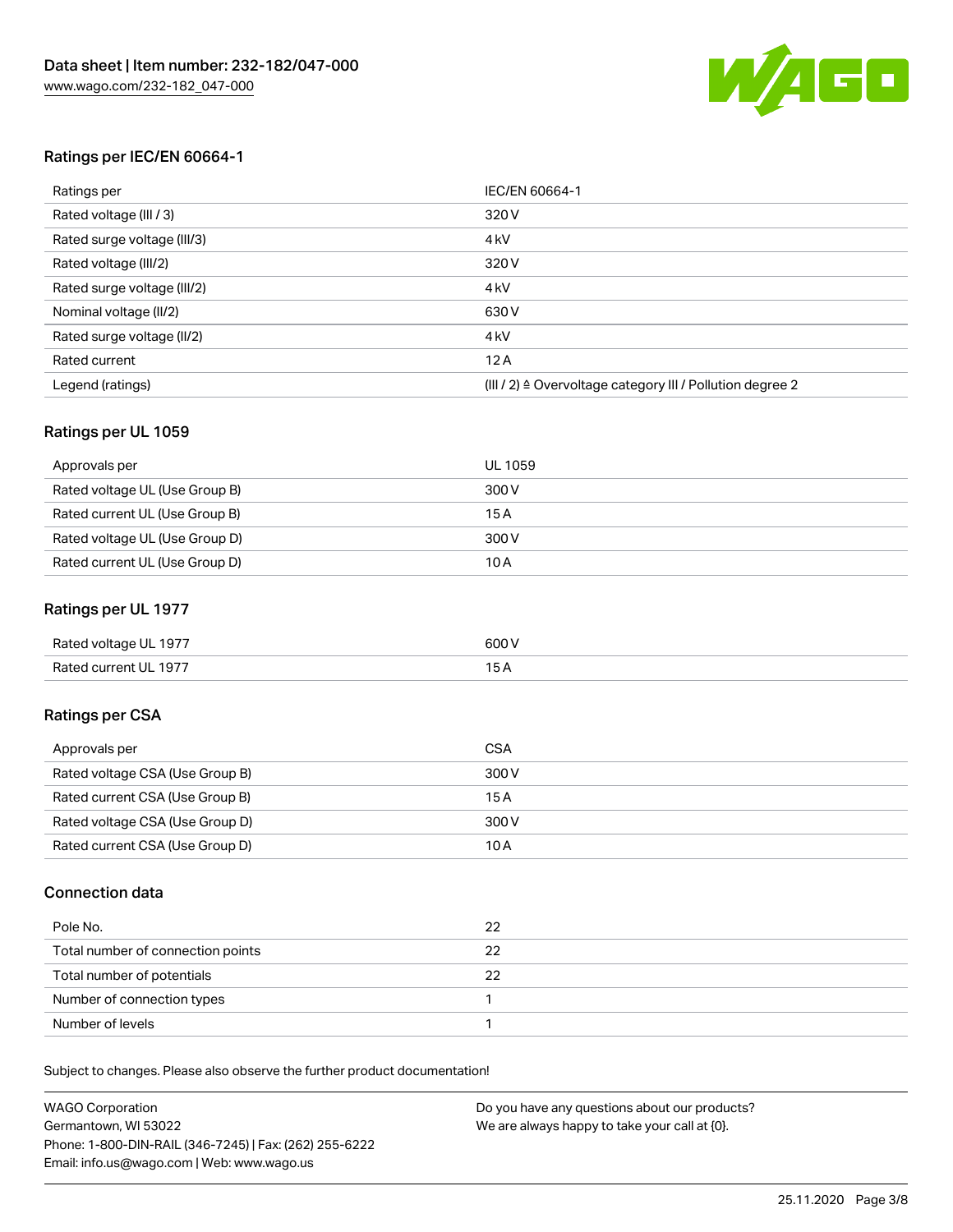

## Physical data

| Pin spacing                          | 5.08 mm / 0.2 inch     |
|--------------------------------------|------------------------|
| Width                                | 126.56 mm / 4.983 inch |
| Height                               | 23.25 mm / 0.915 inch  |
| Height from the surface              | 18.25 mm / 0.719 inch  |
| Depth                                | 11.6 mm / 0.457 inch   |
| Solder pin length                    | $5 \,\mathrm{mm}$      |
| Solder pin dimensions                | $0.6 \times 1$ mm      |
| Drilled hole diameter with tolerance | $1.3$ $(+0.1)$ mm      |

### Mechanical data

| Mounting type | Mounting flange             |
|---------------|-----------------------------|
| Mounting type | Flush feed-through mounting |
|               | Panel mounting              |

### Plug-in connection

| Contact type (pluggable connector) | Female connector/socket |
|------------------------------------|-------------------------|
| Connector (connection type)        | for PCB                 |
| Mismating protection               | No                      |
| Mating direction to the PCB        | 90°                     |

#### PCB contact

| PCB contact                         | тнт                                        |
|-------------------------------------|--------------------------------------------|
| Solder pin arrangement              | over the entire female connector (in-line) |
| Number of solder pins per potential |                                            |

## Material Data

| Color                       | orange           |
|-----------------------------|------------------|
| Material group              |                  |
| Insulation material         | Polyamide (PA66) |
| Flammability class per UL94 | V0               |
| Contact material            | Copper alloy     |
| Contact plating             | tin-plated       |
| Fire load                   | 0.339 MJ         |
| Weight                      | 19.9g            |

Subject to changes. Please also observe the further product documentation!

| <b>WAGO Corporation</b>                                | Do you have any questions about our products? |
|--------------------------------------------------------|-----------------------------------------------|
| Germantown, WI 53022                                   | We are always happy to take your call at {0}. |
| Phone: 1-800-DIN-RAIL (346-7245)   Fax: (262) 255-6222 |                                               |
| Email: info.us@wago.com   Web: www.wago.us             |                                               |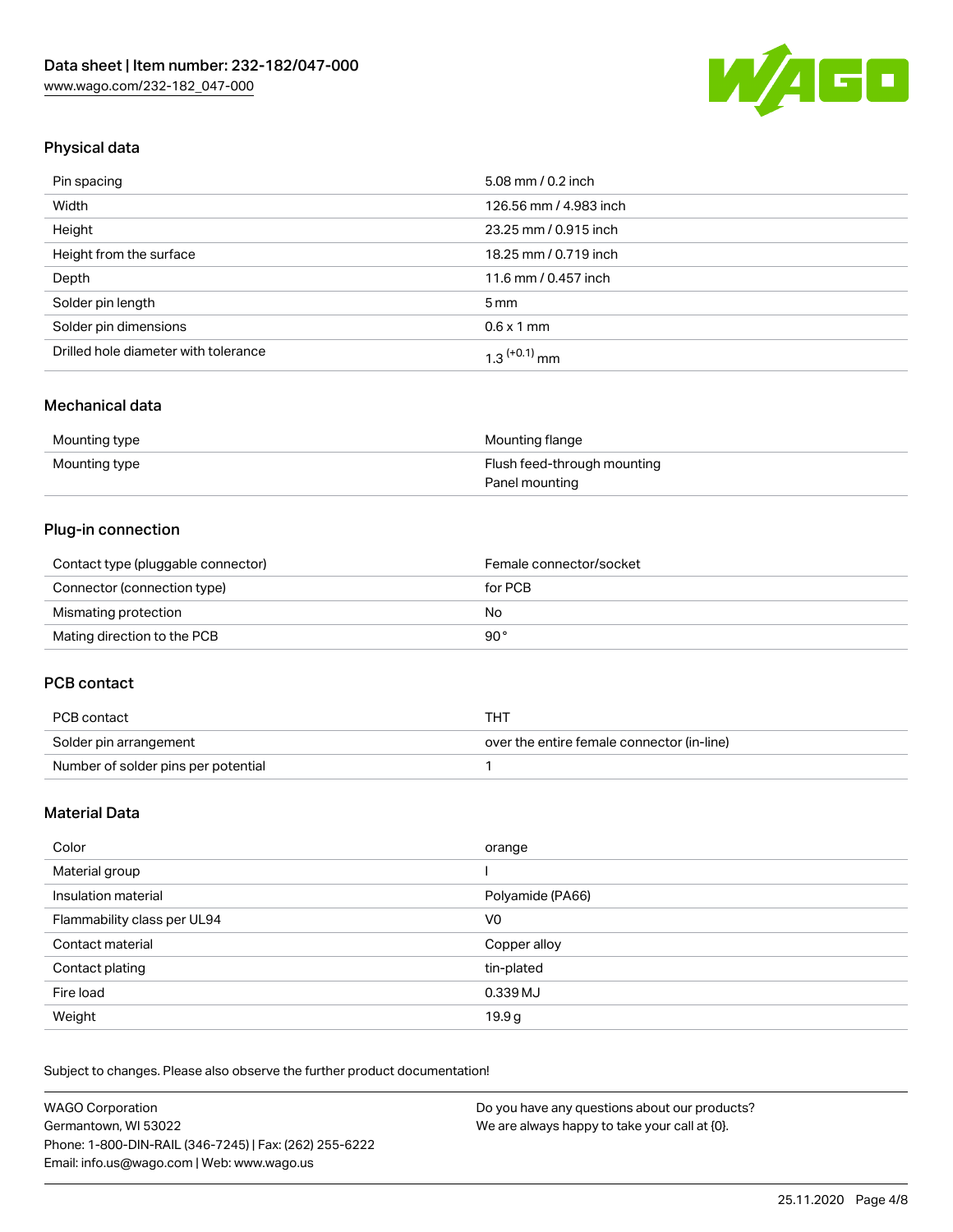[www.wago.com/232-182\\_047-000](http://www.wago.com/232-182_047-000)



#### Environmental Requirements

| Limit temperature range | $-60+85 °C$ |
|-------------------------|-------------|
|-------------------------|-------------|

#### Commercial data

| Packaging type        | <b>BOX</b>    |
|-----------------------|---------------|
| Country of origin     | DE            |
| <b>GTIN</b>           | 4050821637912 |
| Customs tariff number | 85366990990   |

#### Approvals / Certificates

#### Ship Approvals

| Logo                             | Approval                                                | <b>Additional Approval Text</b> | Certificate<br>name                 |
|----------------------------------|---------------------------------------------------------|---------------------------------|-------------------------------------|
| ABS                              | <b>ABS</b><br>American Bureau of Shipping               | ۰                               | $19 -$<br>HG15869876-<br><b>PDA</b> |
| <b>BUNEAU</b>                    | <b>BV</b><br>Bureau Veritas S.A.                        | IEC 60998                       | 11915/D0 BV                         |
| <b>DNV-GL</b><br><b>MARITIME</b> | <b>DNV GL</b><br>Det Norske Veritas, Germanischer Lloyd | $\overline{\phantom{0}}$        | TAE 000016Z                         |

#### UL-Approvals

| Logo                       | Approval                                    | <b>Additional Approval Text</b> | Certificate<br>name |
|----------------------------|---------------------------------------------|---------------------------------|---------------------|
| $\boldsymbol{\mathcal{A}}$ | UL<br>UL International Germany GmbH         | <b>UL 1977</b>                  | E45171              |
| 8                          | <b>UR</b><br>Underwriters Laboratories Inc. | <b>UL 1059</b>                  | E45172<br>sec. 18   |

Subject to changes. Please also observe the further product documentation!

WAGO Corporation Germantown, WI 53022 Phone: 1-800-DIN-RAIL (346-7245) | Fax: (262) 255-6222 Email: info.us@wago.com | Web: www.wago.us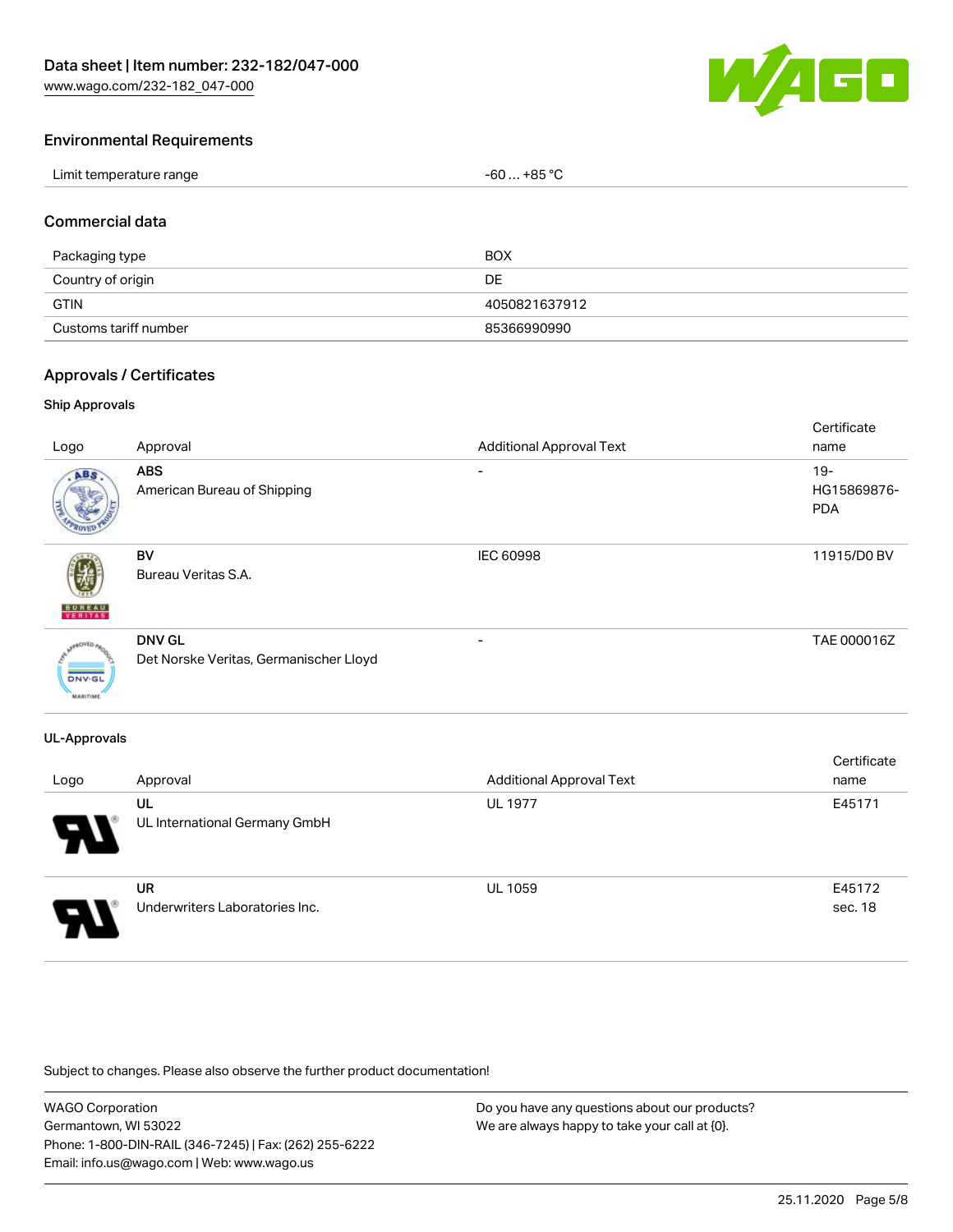

#### **Counterpart**

## Item no.231-652

1-conductor male connector; 2.5 mm²; Pin spacing 5.08 mm; 22-pole; 2,50 mm²; orange [www.wago.com/231-652](https://www.wago.com/231-652)

## Compatible products

check

|                                   | Item no.: 231-661<br>Test plugs for female connectors; for 5 mm and 5.08 mm pin spacing; 2,50 mm <sup>2</sup> ; light gray                                             |             |               | www.wago.com/231-661 |  |
|-----------------------------------|------------------------------------------------------------------------------------------------------------------------------------------------------------------------|-------------|---------------|----------------------|--|
|                                   |                                                                                                                                                                        |             |               |                      |  |
| <b>Downloads</b><br>Documentation |                                                                                                                                                                        |             |               |                      |  |
|                                   |                                                                                                                                                                        |             |               |                      |  |
|                                   | <b>Additional Information</b><br>Technical explanations                                                                                                                | Apr 3, 2019 | pdf<br>3.6 MB | Download             |  |
|                                   |                                                                                                                                                                        |             |               |                      |  |
| <b>CAD files</b>                  |                                                                                                                                                                        |             |               |                      |  |
| CAD data                          |                                                                                                                                                                        |             |               |                      |  |
|                                   | 2D/3D Models 232-182/047-000                                                                                                                                           |             | <b>URL</b>    | Download             |  |
| PCB Design                        |                                                                                                                                                                        |             |               |                      |  |
|                                   | Symbol and Footprint 232-182/047-000                                                                                                                                   |             | <b>URL</b>    | Download             |  |
|                                   | CAx data for your PCB design, consisting of "schematic symbols and PCB footprints",<br>allow easy integration of the WAGO component into your development environment. |             |               |                      |  |
| Supported formats:                |                                                                                                                                                                        |             |               |                      |  |
| ш                                 | Accel EDA 14 & 15                                                                                                                                                      |             |               |                      |  |
| ш                                 | Altium 6 to current version                                                                                                                                            |             |               |                      |  |
| Ш                                 | Cadence Allegro                                                                                                                                                        |             |               |                      |  |
| Ш                                 | DesignSpark                                                                                                                                                            |             |               |                      |  |
| ш                                 | Eagle Libraries                                                                                                                                                        |             |               |                      |  |
| Ш                                 | KiCad                                                                                                                                                                  |             |               |                      |  |
| ш                                 | <b>Mentor Graphics BoardStation</b>                                                                                                                                    |             |               |                      |  |
| ш                                 | Mentor Graphics Design Architect                                                                                                                                       |             |               |                      |  |
|                                   | Subject to changes. Please also observe the further product documentation!                                                                                             |             |               |                      |  |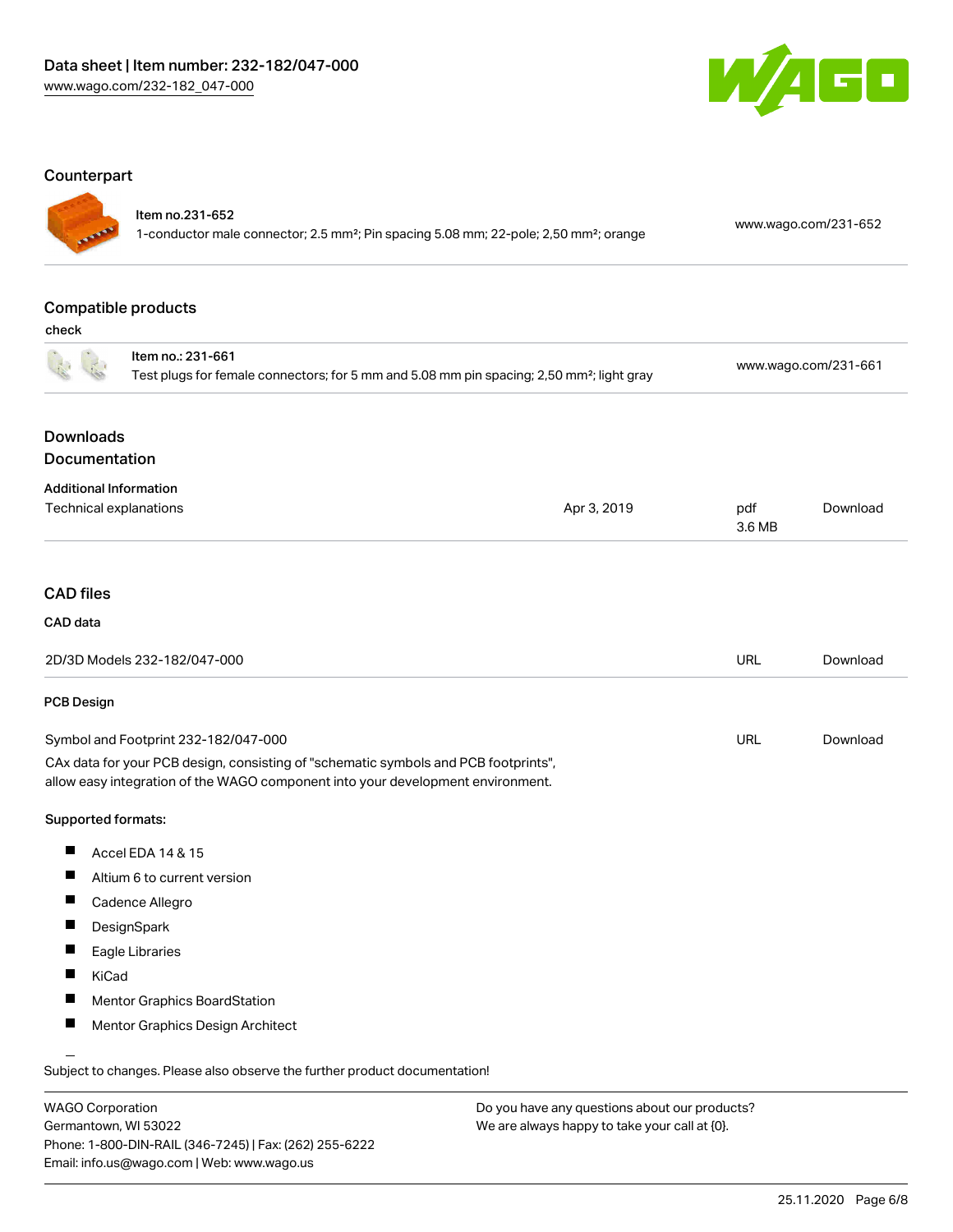

- $\blacksquare$ Mentor Graphics Design Expedition 99 and 2000
- $\blacksquare$ OrCAD 9.X PCB and Capture
- $\blacksquare$ PADS PowerPCB 3, 3.5, 4.X, and 5.X
- $\blacksquare$ PADS PowerPCB and PowerLogic 3.0
- $\blacksquare$ PCAD 2000, 2001, 2002, 2004, and 2006
- $\blacksquare$ Pulsonix 8.5 or newer
- $\blacksquare$ STL
- $\blacksquare$ 3D STEP
- $\blacksquare$ TARGET 3001!
- $\blacksquare$ View Logic ViewDraw
- $\blacksquare$ Quadcept
- $\blacksquare$ Zuken CadStar 3 and 4
- $\blacksquare$ Zuken CR-5000 and CR-8000

PCB Component Libraries (EDA), PCB CAD Library Ultra Librarian

#### CAE data

| ZUKEN Portal 232-182/047-000 | URL | Download |
|------------------------------|-----|----------|
|                              |     |          |

#### Installation Notes

#### Application



The innovative flange design provides standard panel mounting options or various through-panel mounting configurations. Depending on the type of application and flange, female headers can be used either for through-panel or flush mount applications.

### Product family

Subject to changes. Please also observe the further product documentation!

WAGO Corporation Germantown, WI 53022 Phone: 1-800-DIN-RAIL (346-7245) | Fax: (262) 255-6222 Email: info.us@wago.com | Web: www.wago.us